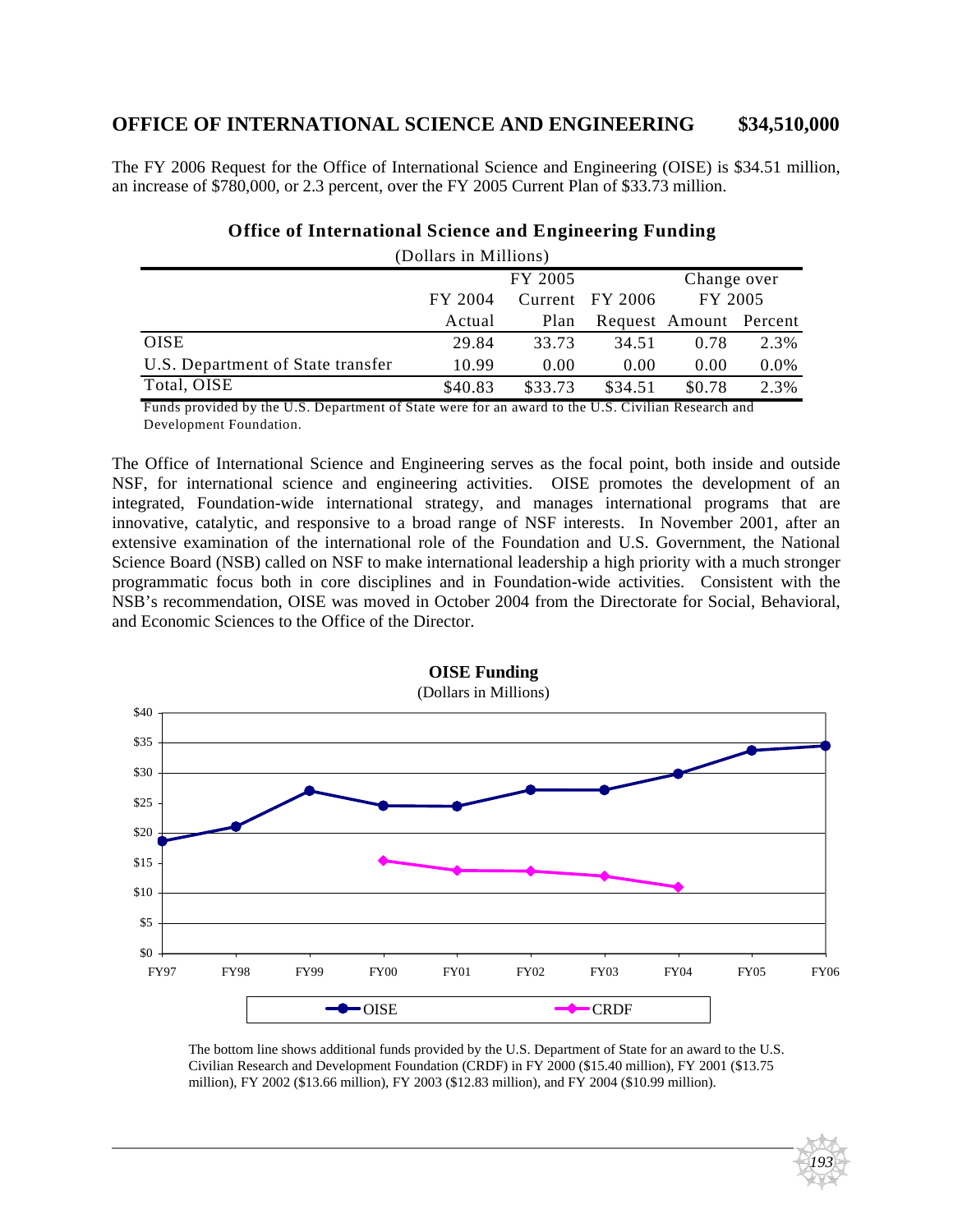## **RELEVANCE**

*194*

Science and engineering are, and will continue to be, international enterprises critical to American competitiveness and security. NSF – as the nation's core source of academic support for fundamental science, mathematics and engineering research and education – plays a unique role in leading the worldwide efforts of the U.S. science, engineering, and education communities.

OISE programs are designed to complement and enhance the Foundation's broader research and education portfolio and to overcome barriers involved in international collaboration. America's next generation of scientists and engineers must be able to work effectively in the global arena and marketplace. OISE maintains a range of activities that enables researchers to experience and engage in international research throughout their training. Bold exploration at the frontiers of science and engineering requires international partnerships. The Office carries out its functions by working closely with the other NSF Directorates and Offices as well as through its own program activities.

| Summary of Major Changes by Office-Wide Investments                                                                                                                                                                                                                                                                                                                                                                                              | (Dollars in Millions) |
|--------------------------------------------------------------------------------------------------------------------------------------------------------------------------------------------------------------------------------------------------------------------------------------------------------------------------------------------------------------------------------------------------------------------------------------------------|-----------------------|
|                                                                                                                                                                                                                                                                                                                                                                                                                                                  |                       |
| <b>Research and Education</b>                                                                                                                                                                                                                                                                                                                                                                                                                    |                       |
| <b>Broadening Participation</b><br>Funding will support initiatives to enhance collaboration, particularly to encourage<br>women and underrepresented groups to enter graduate programs, complete advanced<br>degrees, and incorporate international experiences in their academic careers.                                                                                                                                                      | $+ $1.00$             |
| <b>Disciplinary and Interdisciplinary Research</b><br>A decrease will result in slightly fewer workshops, planning visits, and co-funding<br>activities with the NSF research Directorates. The reduction compensates for other<br>priorities described above.                                                                                                                                                                                   | $-$ \$0.22            |
| Subtotal, Changes                                                                                                                                                                                                                                                                                                                                                                                                                                | \$0.78                |
|                                                                                                                                                                                                                                                                                                                                                                                                                                                  |                       |
| Specific NSF-Wide Investments                                                                                                                                                                                                                                                                                                                                                                                                                    |                       |
| <b>Human and Social Dynamics</b><br>The Human and Social Dynamics area is becoming increasingly international. The<br>program has demonstrated the U.S. research community's interest in tackling<br>complex human and social problems in partnership with international scientists with<br>strong social science expertise and with nations sharing common concerns.<br>increase provides added support to international collaborative efforts. | $+\$0.50$<br>The      |
| <b>Nanoscale Science and Engineering</b><br>OISE has supported nanosciences for the past seven years. This area has an<br>established record of international partnership. FY 2006 will be its last year as an<br>NSF priority area. OISE will continue to pursue opportunities to support<br>nanosciences through other programs.                                                                                                               | $-$0.26$              |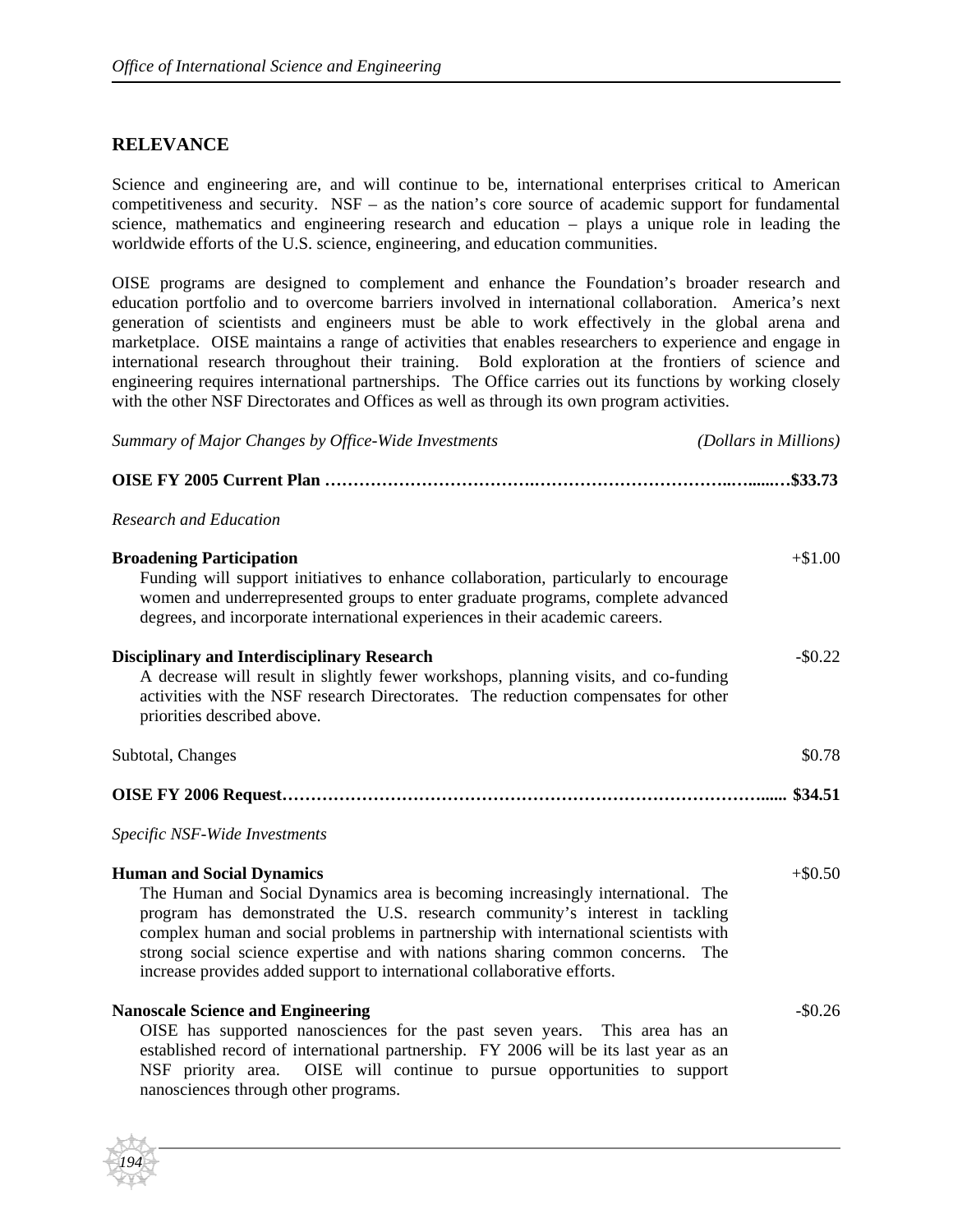#### **Biocomplexity in the Environment**  $-$  50.25

OISE has contributed to the Biocomplexity priority area since FY 2001. Funding is reduced in order to shift investments to the newer HSD priority. OISE will continue to pursue opportunities to support Biocomplexity through other program activities.

#### **OISE Priorities for FY 2006:**

During the past two years, OISE has been shifting its portfolio to better define its priorities. The Office implemented changes to better link OISE to overall NSF goals and to move toward larger, more innovative and more competitive awards. In addition, OISE developed approaches to facilitate cofunding partnerships with the research Directorates. As a result, two key themes emerged for FY 2006:

- promoting research excellence through international collaboration; and
- providing U.S. students and junior faculty with international research and education experiences.

These themes reflect the fact that the process of discovery and the scientific/engineering workforce are increasingly global. The United States needs to strongly engage in the global research community through collaborative research and must ensure that its young scientists and engineers are capable of operating in an international research environment and a global market.

The OISE portfolio, which is made up of awards to U.S. researchers and institutions, reflects programs managed by OISE and investments made in partnership with other NSF Directorate programs. In general, 40 percent of OISE's portfolio is available for new awards and activities. The remaining 60 percent funds awards made in previous years.

Specific emphases in FY 2006 are to:

- Continue major investments to promote research excellence through international collaboration. In FY 2005, OISE launched a pilot program – **Partnerships for International Research and Education**. This program builds international collaborative research projects that link institutions and provide support for U.S. researchers and students to engage in longer-term international projects. In FY 2006, OISE will fund the second year of the five-year Partnership for International Research and Education awards which total approximately \$5.0 million per year. OISE will also invest \$1.0 million in cyberinfrastructure research. Other OISE investments to advance research excellence include supporting workshops and planning visits to explore and develop collaborative efforts as well as fellowships for international research and education at the graduate and postdoctoral level.
- Support U.S. students and junior faculty **international research and education experiences**. This includes the East Asia and Pacific Summer Institutes, assistance to postdoctoral fellows and students in international collaborative activities, ongoing awards for the five-year Partnerships for International Research and Education, and co-funding and supplemental funding to highly competitive NSF awards in international work.
- Provide U.S. Government support to key **multilateral organizations**, enabling U.S. scientists to participate in these global efforts. Multilateral groups expected to be funded include the Human Frontier Science Program, Global Biodiversity Information Facility, International Council of Science, and International Institute for Applied Systems Analysis.
- Continue efforts to develop greater collaboration with **developing countries**.



*195*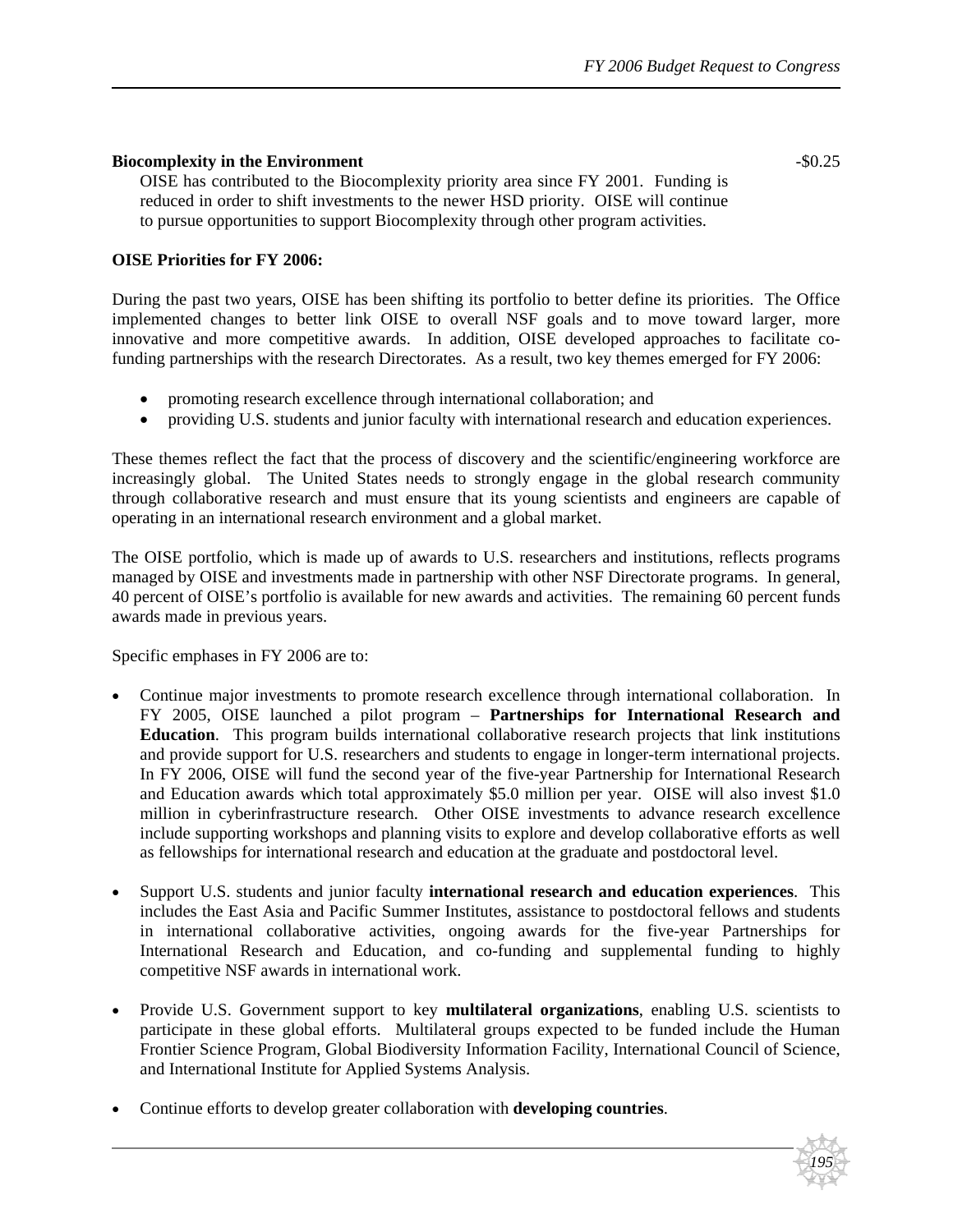## **PRIORITY AREAS**

OISE will shift its investments in priority areas in FY 2006. OISE will fund \$500,000 for Human and Social Dynamics research where the potential for international collaboration is rapidly expanding. OISE will discontinue dedicated funding for Nanoscale Science and Engineering, which is in its last year as an NSF priority area. Support to Biocomplexity in the Environment will be reduced from \$500,000 to \$250,000. OISE's investments in the priority areas are used in a catalytic fashion to ensure that the international dimensions of these important research areas are highlighted and developed.

| (Dollars in Millions)             |         |         |         |             |                              |
|-----------------------------------|---------|---------|---------|-------------|------------------------------|
|                                   | FY 2005 |         |         | Change Over |                              |
|                                   | FY 2004 | Current | FY 2006 |             | FY 2005                      |
|                                   | Actual  | Plan    | Request |             | Amount Percentage            |
| Biocomplexity in the Environment  | \$0.50  | \$0.50  | \$0.25  | $-$ \$0.25  | $-50.0\%$                    |
| Nanoscale Science and Engineering | \$0.00  | \$0.26  | \$0.00  | $-$ \$0.26  | $-100.0\%$                   |
| Human and Social Dynamics         | \$0.15  | \$0.00  | \$0.50  | \$0.50      | $\qquad \qquad \blacksquare$ |

## **OISE Investments in NSF Priority Areas**

## **QUALITY**

*196*

The Office of International Science and Engineering maximizes the quality of the R&D it supports through the use of a competitive, merit-based review process. Within the existing portfolio, the percentage of funds allocated to projects that undergo merit review was 45 percent in FY 2004 and is estimated at 45 percent in both FY 2005 and FY 2006. The majority of projects that did not undergo external merit review were supplements that added an international dimension to projects already reviewed and funded in Foundation disciplinary research programs.

To ensure the highest quality in processing and recommending proposals for awards, a Committee of Visitors, composed of qualified external experts, is reviewing OISE in FY 2005. These experts assess the integrity and efficiency of the processes for proposal review and provide a retrospective assessment of the quality of results of NSF's investments.

Additionally, an interdisciplinary International Advisory Subcommittee, composed of members that represent the U.S. research and education community across disciplines, meets twice a year and advises the Office on its program and its broader coordination role across the Foundation. The Subcommittee includes a balanced representation of women, members of under-represented minorities and geographic regions.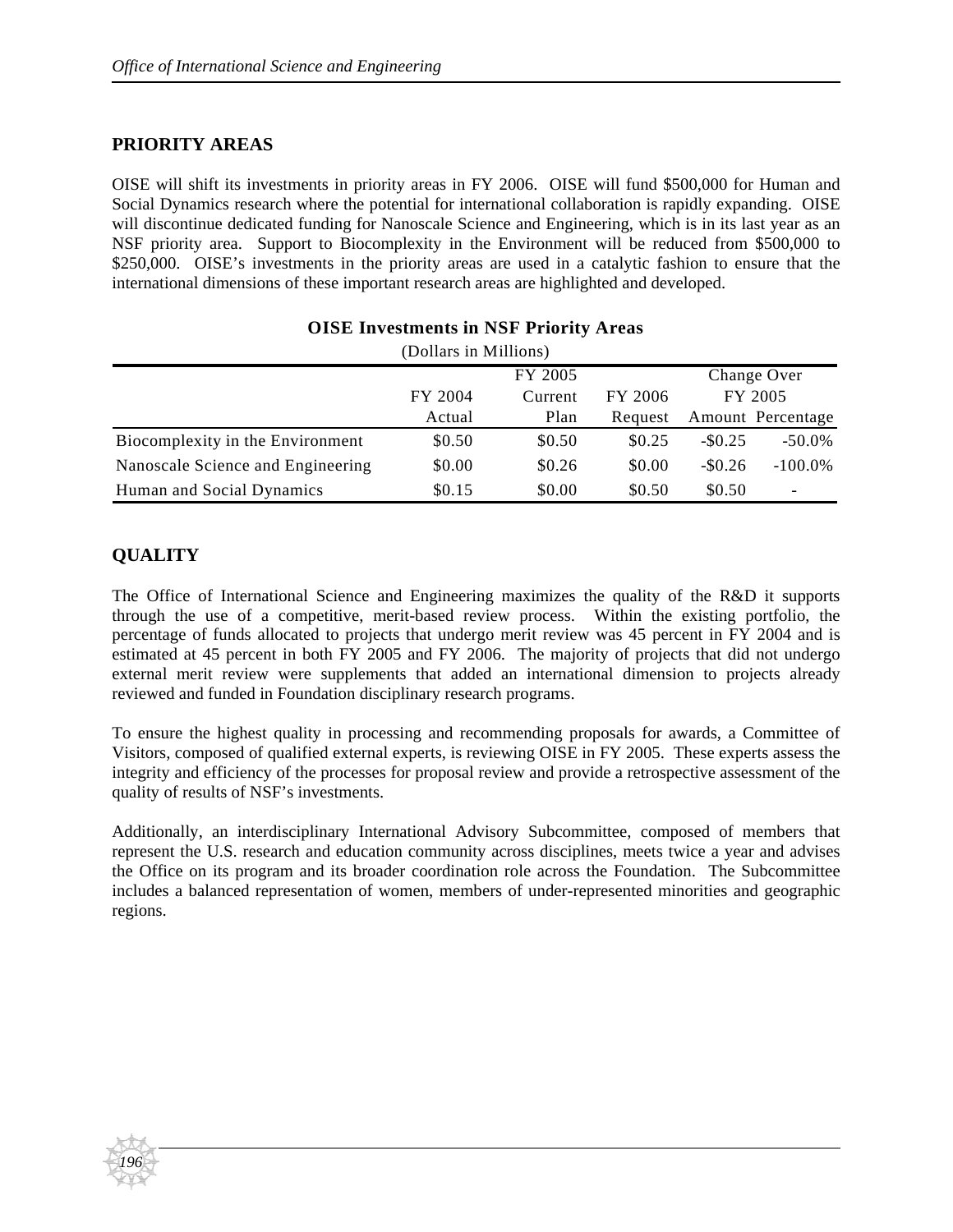*197*

## **PERFORMANCE**

NSF's FY 2006 budget is also aligned to reflect funding levels associated with the Foundation's four strategic outcome goals and the ten investment categories highlighted in the FY 2003-2008 Strategic Plan. These categories were designed as a mechanism to better enable assessment of program performance and to facilitate budget and performance integration.

| o                                                 | (Dollars in Millions) |         |         |             |         |
|---------------------------------------------------|-----------------------|---------|---------|-------------|---------|
|                                                   |                       | FY 2005 |         | Change over |         |
|                                                   | FY 2004               | Current | FY 2006 | FY 2005     |         |
|                                                   | Actual                | Plan    | Request | Amount      | Percent |
| People                                            |                       |         |         |             |         |
| Individuals                                       | 5.15                  | 7.00    | 7.00    | 0.00        | 0.00    |
| Institutions                                      |                       |         |         |             |         |
| Collaborations                                    |                       |         | 1.00    | 1.00        |         |
|                                                   | 5.15                  | 7.00    | 8.00    | 1.00        | 14.3%   |
| <b>Ideas</b>                                      |                       |         |         |             |         |
| Fundamental Science and Engineering <sup>1/</sup> | 34.75                 | 24.38   | 24.16   | $-0.22$     | $-0.9%$ |
| <b>Centers Programs</b>                           |                       |         |         |             |         |
| <b>Capability Enhancement</b>                     |                       |         |         |             |         |
|                                                   | 34.75                 | 24.38   | 24.16   | $-0.22$     | $-0.9%$ |
| <b>Tools</b>                                      |                       |         |         |             |         |
| Facilities                                        |                       |         |         |             |         |
| Infrastructure and Instrumentation                |                       |         |         |             |         |
| Polar Tools, Facilities and Logistics             |                       |         |         |             |         |
| Federally-Funded R&D Centers                      |                       |         |         |             |         |
|                                                   |                       |         |         |             |         |
| <b>Organizational Excellence</b>                  | 0.93                  | 2.35    | 2.35    |             |         |
| <b>Total, OISE</b>                                | \$40.83               | \$33.73 | \$34.51 | \$0.78      | 2.3%    |

## **By Strategic Outcome Goal and Investment Category**

 $1/$  The FY 2004 total for Fundamental Science and Engineering includes \$10.99 million provided to NSF by the U.S. Department of State for an award to the U.S. Civilian Research and Development Foundation.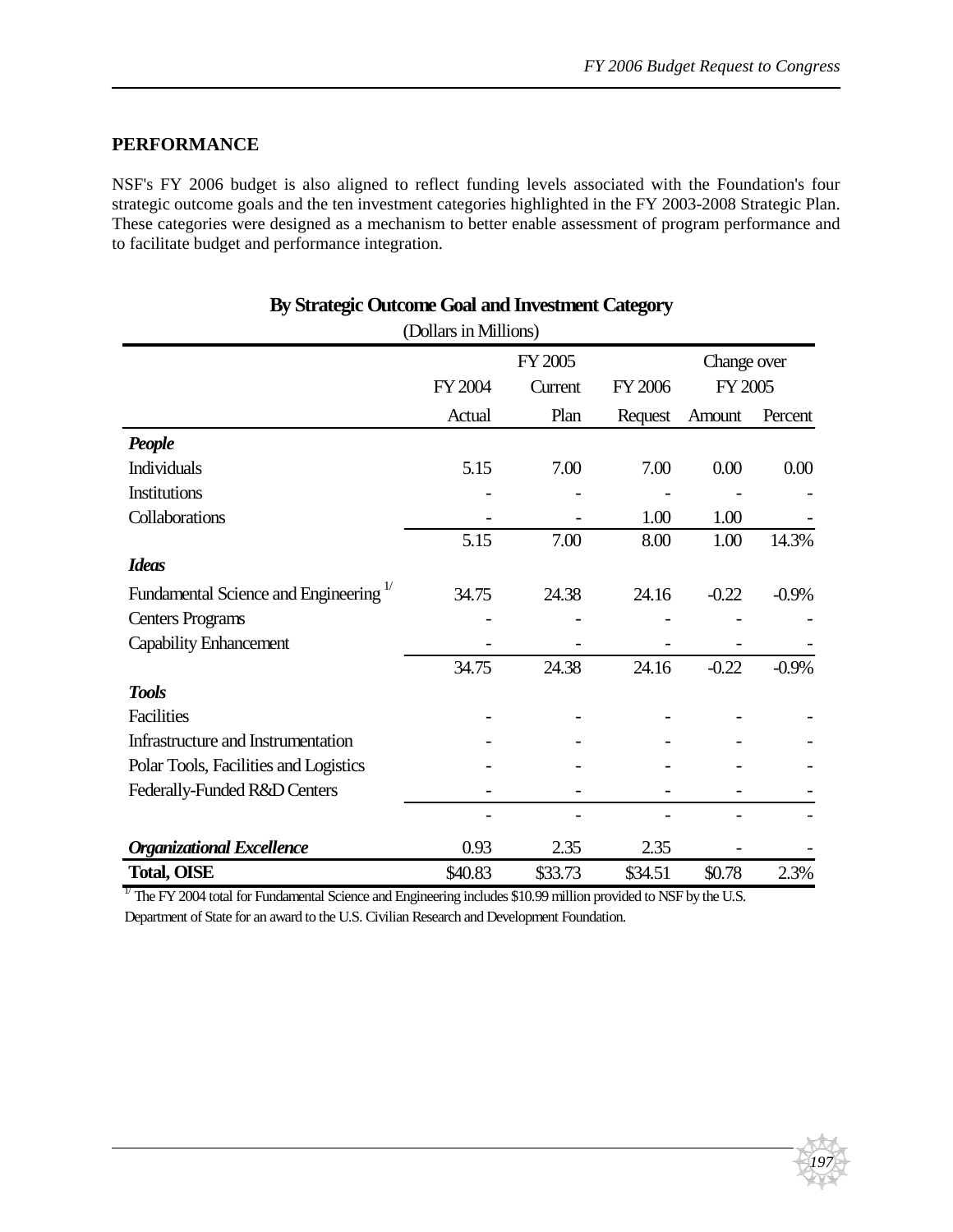### **Recent Research Highlights**



Computer-generated image of a now extinct mammal found in Africa 24 million years ago next to a man.

**Ethiopian Fossils Fill in Gaps**. An international team of researchers led by Dr. John Kappelman, a University of Texas paleontologist, has discovered new fossils from the highlands of Western Ethiopia that fill a long-standing gap in scientists' understanding of the evolution and distribution of African mammals. The period from 24 to 32 million years ago, when Africa and Arabia were still joined as a single continent that was isolated from the other landmasses, has long been one of the most poorly known for all of Africa and Arabia. Kappelman and his team of scientists from the University of Michigan, Washington University in Saint Louis, Addis Ababa University and the National Museum in Ethiopia, used high-resolution satellite imagery to identify potentially rich fossil beds, and then later recorded the position of the fossils with GPS technology. Several of the

newly discovered fossils mark the earliest evidence for some of today's African mammals, while others represent the last holdouts of species previously thought to be extinct long before this period. The team discovered that one group of proboscideans, distantly related to elephants, were living side by side with more advanced species that are the ancestors of today's elephants. The fossils also confirm the long-held conjecture that early elephant evolution and divergence occurred entirely in Africa. Perhaps the most unusual fossil mammal discovered is the arsinoithere, an animal larger than today's rhino with a pair of massive bony horns protruding sideways from its snout. The project, funded by NSF, the National Geographic Society, the Leakey Foundation, and the Ethiopian Ministry of Culture, was reported in *Nature* magazine.

#### **Synthesis of Novel Magnetic Nanoparticles.**

Dr. Linda A. Harris, a synthetic polymer chemist from Virginia Tech and recipient of a prestigious NSF International Research Fellowship Program award funded by OISE, is working with physicist Dr. Tim St. Pierre, an expert in biomagnetics, and other researchers at the University of Western Australia to synthesize a series of organic polymers that will serve as nanoreactors for the controlled formation of iron oxide nanoparticles. Iron oxide nanoparticles are among a group of materials that exhibit magnetic properties only in the presence of a magnetic field. This interdisciplinary research collaboration could remove a major hurdle in understanding nanomagnetic behavior, and eventually lead to the development of a drug delivery system in which a magnetic field guides

*198*

# Polymer Templates for Iron Oxide Nanoparticle Formation



These images illustrate part of the method required to form novel nanoparticles that could eventually be used to deliver drugs to cancerous tumors.

drugs through the body to a specfic disease site. Drugs could be delivered directly to a cancerous tumor, for instance, and destroy cancer cells without harming other parts of the body, a side effect of most current anticancer treatments. The NSF International Research Fellowship Program provides opportunities for young investigators to work in collaboration with renowned researchers worldwide, providing them with access to the use of unique or complementary facilities, expertise and experimental conditions abroad.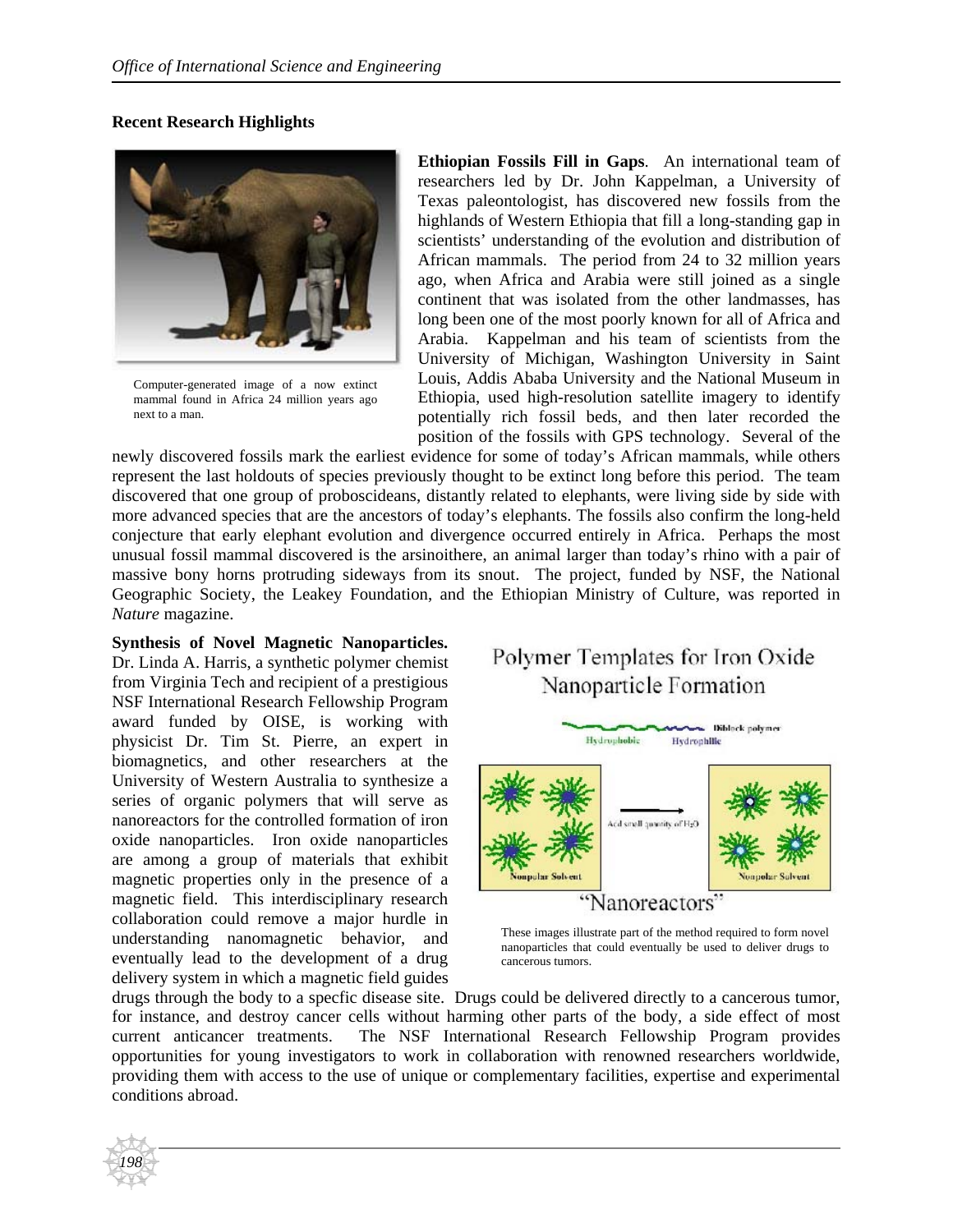#### **Engineering Historic Preservation**.

The Czech Republic has some of the richest and best documented cultural objects in the world, like the early  $18<sup>th</sup>$ century grand Baroque Chateau of Veltrusy located north of Prague and pictured here. Many of the country's best scientists, engineers, and artisans — who have considerable experience with restoration of historic buildings are part of an international collaborative research team that is tackling major challenges to preserving the Czech Republic's



cultural heritage from the engineering viewpoint. According to Dr. Bo Kasal, Professor of Wood Engineering and Mechanics at North Carolina State University, this project combines state-of-the art technologies for in-situ evaluation of wood structures with development of new, sensitive preservation techniques aimed at conserving original structures able to survive natural and manmade threats. This project sparked added funding from the European Commission and Deutsche Forschungsgemeinschaft to extend the collaboration to additional Italian, German and Czech researchers working on earthquake resistant wood structures. A combination of high-strength composites such as glass, carbon and Kevlar materials with laminated wood has been investigated, and a series of shake table tests of wood frames were performed. American, Czech, and German students participating in the project take field measurements and gain unique first-hand experience in applying various state-of-the-art, non-destructive evaluation techniques to priceless structures. Many of the buildings are listed with UNESCO and the World Monument Fund. The U.S. students, both graduate and undergraduate, have the opportunity with NSF support to be a part of an international team of experienced researchers, designers, historians, and restorers, and to learn how to work in a multi-country research environment while performing highly specialized tasks in wood science and engineering. These NSF-supported students bring back to the United States critical knowledge and skills that will prove invaluable to efforts to restore and revitalize America's own historic sites.

**Process Chains for Replicating Complex Optical Components**. Imagine a world of manufacturing where extremely precise and complex optical elements for products ranging from camera lenses and eye glasses to solar panels and car dashboard displays can be mass-produced at low cost. A unique



Coating research with future potential applications for mass production of ultraprecision polymer and glass optics.

partnership between an America research group and a large German-funded research center is doing just that. This NSF-funded project enables Dr. Don Lucca and students from Oklahoma State University to engage in an extensive collaboration with the universities of Aachen and Bremen in Germany. The resulting U.S.- Germany Transregional Collaborative Research Center involves technical projects focused on the development of processes for the manufacture of complex, high-quality optical components for next generation applications in information technology and telecommunications, health care, the life sciences, sensing, lighting, and energy conversion. There are other projects in the areas of design, hard coatings, replication techniques, and measurement science and technology. The German center has a substantial

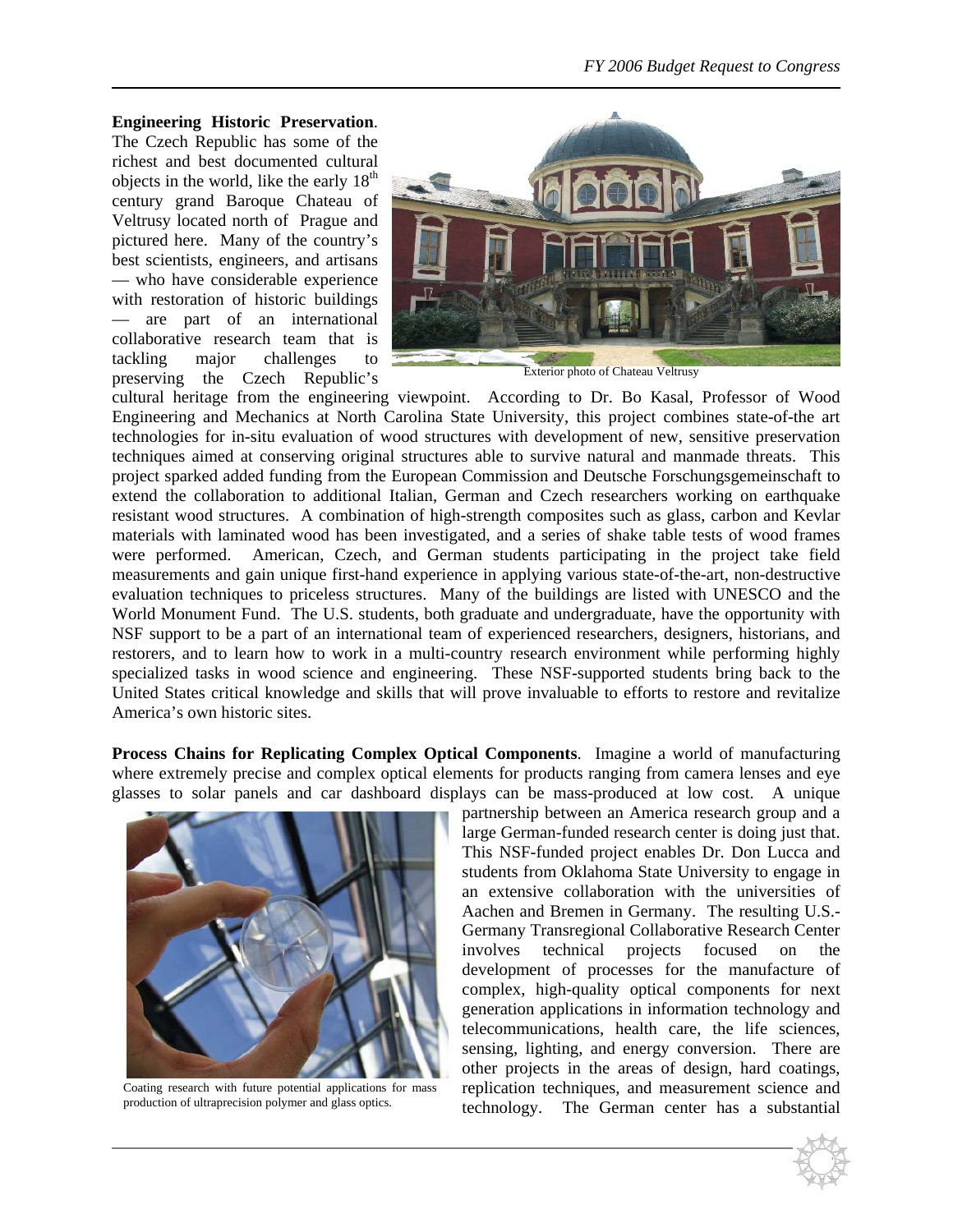budget for leading-edge equipment, which is available to members of the U.S. group. Dr. Lucca's specific research is "High Resolution Surface Zone Analysis," the investigation of the near-surface mechanical nature of coatings, which will be used in the volume production of ultraprecision optics of polymers and glasses. Nanoindentation will be used to study the near-surface mechanical properties including elastic modulus and hardness, and the surface residual stress state of the hard coatings. One result of the collaborative research will be the development of molds capable of mass-producing surfaces at a level of precision only achievable on an individual, custom basis today. In the end, this Transregional Collaborative Research Center will help enable the mass production of extremely precise optical surfaces for defense, automotive, aerospace and communications uses.

**Land Use Implications of a Tropical Forest Ecosystem**. What role do tropical terrestrial ecosystems play in the global balance of carbon dioxide  $(CO<sub>2</sub>)$ ? To answer that question, Dr. George Vourlitis, California State University, San Marcos, and Dr. Nicolau Priante Filho at Universidade Federal de Mato Grosso in Cuiaba, Brazil are working together to study the land use implications on the net ecosystem



A 40-meter tall research platform in the rain forest near Sinop Mato Grosso, Brazil, is used to study the role that tropical ecosystems play in the global balance of carbon dioxide  $(CO<sub>2</sub>)$ .

*200*

production and energy balance of a Brazilian tropical forest ecosystem. U.S. researchers with NSF support, working with their Brazilian partners, measured the net ecosystem production (NEP) of an Amazonian tropical transitional forest. NEP is the forest assimilation of atmospheric carbon dioxide through gross primary production minus ecosystem  $CO<sub>2</sub>$  loss to the atmosphere by plant and soil respiration. In conjunction with other research conducted as part of the NASA-Instituto Nacional de Pesquisas Espaciais Large-scale Biosphere-Atmosphere Experiment in Amazonia, this project provides a much-needed set of observations for processes that occur in the transition region between the more heavily studied rain forest and savanna ecosystems. This region is currently within the so-called 'arc of deforestation,' and this research provides the framework to determine how land-cover change will alter these heavily impacted tropical ecosystems. The research has already added significantly to important regional syntheses, and will help provide a more comprehensive

understanding of how climatic gradients and land-cover change alter the structure and function of Amazon Basin. It fills a gap in our understanding of tropical ecosystem carbon cycling. The project has quantified the seasonal patterns of, and controls on, mass  $(CO<sub>2</sub>$  and water vapor) and energy exchange of an Amazonian transitional tropical forest. Thus, it significantly contributes to the scant body of knowledge on tropical forest function. This effort involved a diverse interdisciplinary team of researchers and students that benefited significantly from a constant 'cross-fertilization' of backgrounds and ideas in ecology, agronomy, micrometeorology, environmental physics, and climatology.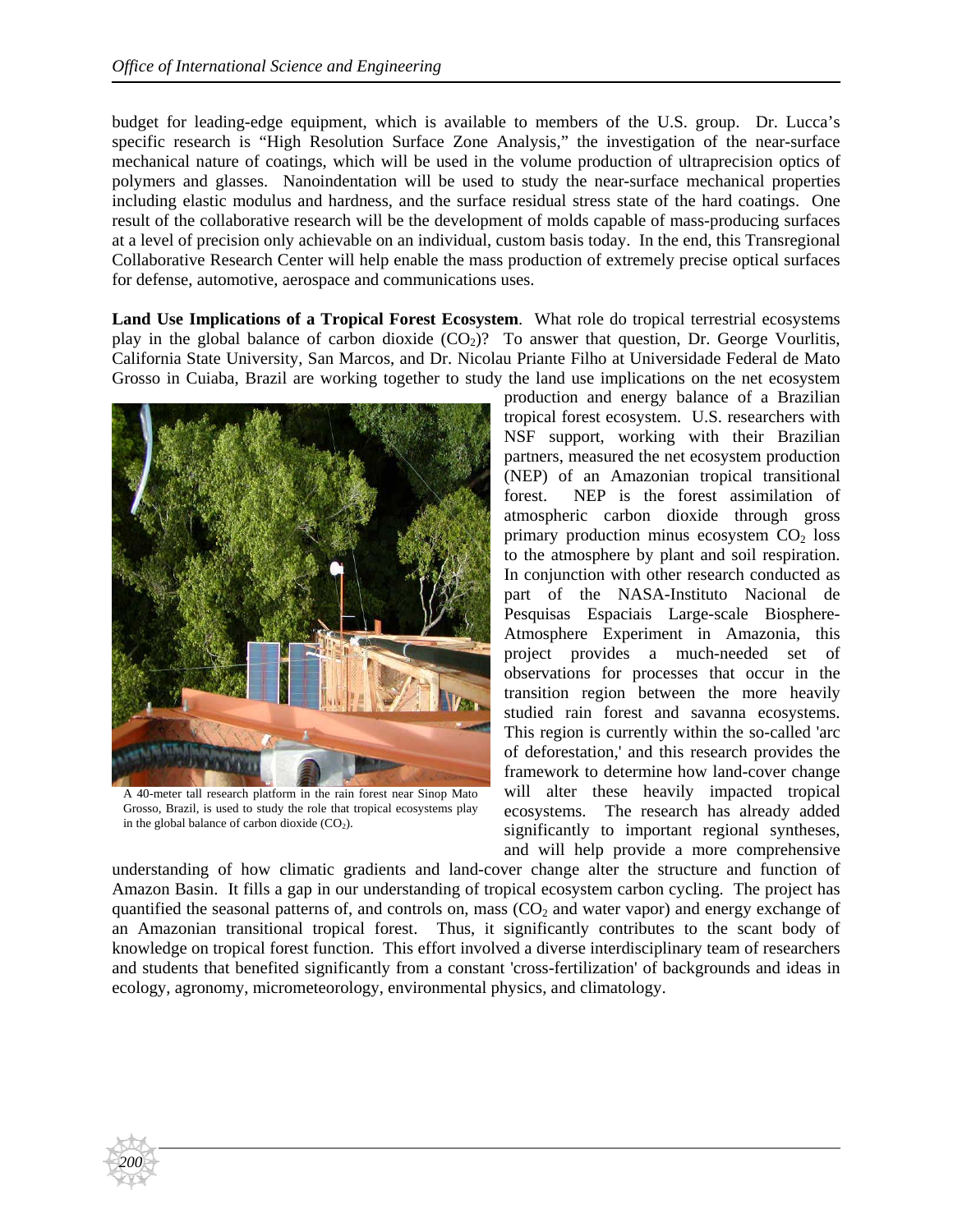#### **Other Performance Indicators**

The first table below shows the number of individuals supported through research awards where stipend and salaries are provided. In addition, OISE funds other research activities for post-doctoral and graduate students through fellowships (not shown on chart). In FY 2004, awards funded solely by OISE supported a total of 445 postdoctorates, 703 graduate students, and 336 undergraduates. OISE's East Asia Graduate Research Summer Institutes program alone placed 146 U.S. graduate students in research projects in Japan, Taiwan, Korea, China, and Australia, while the Office's International Research Fellowship Program supported the research activities of 34 postdoctoral fellows from 17 states in 18 countries around the world.

|                               | FY 2004  | FY 2005  | FY 2006  |
|-------------------------------|----------|----------|----------|
|                               | Estimate | Estimate | Estimate |
| <b>Senior Researchers</b>     | 138      | 110      | 115      |
| <b>Other Professionals</b>    | 28       | 25       | 25       |
| Postdoctorates                | 10       | 35       | 35       |
| <b>Graduate Students</b>      | 82       | 120      | 125      |
| Undergraduate Students        | 27       | 50       | 56       |
| <b>Total Number of People</b> | 285      | 340      | 356      |

## **Number of People Involved in OISE Activities** 1/

 $1/$  This table shows salary and stipend support awards only

The second table shows OISE's funding profile. The funding rate in FY 2006 is estimated to decrease, chiefly due to plans to increase award size.

|                                           | FY 2004  | FY 2005  | FY 2006  |
|-------------------------------------------|----------|----------|----------|
|                                           | Estimate | Estimate | Estimate |
| <b>Statistics for Competitive Awards:</b> |          |          |          |
| Number                                    | 384      | 325      | 330      |
| <b>Funding Rate</b>                       | 45%      | 45%      | 35%      |
| <b>Statistics for Research Grants:</b>    |          |          |          |
| Number of Research Grants                 | 206      | 200      | 205      |
| <b>Funding Rate</b>                       | 45%      | 45%      | 35%      |
| Median Annualized Award Size              | \$10,000 | \$15,000 | \$25,000 |
| <b>Average Annualized Award Size</b>      | \$15,018 | \$40,000 | \$40,000 |
| Average Award Duration, in years          | 2.3      | 2.8      | 2.8      |

#### **OISE Funding Profile**